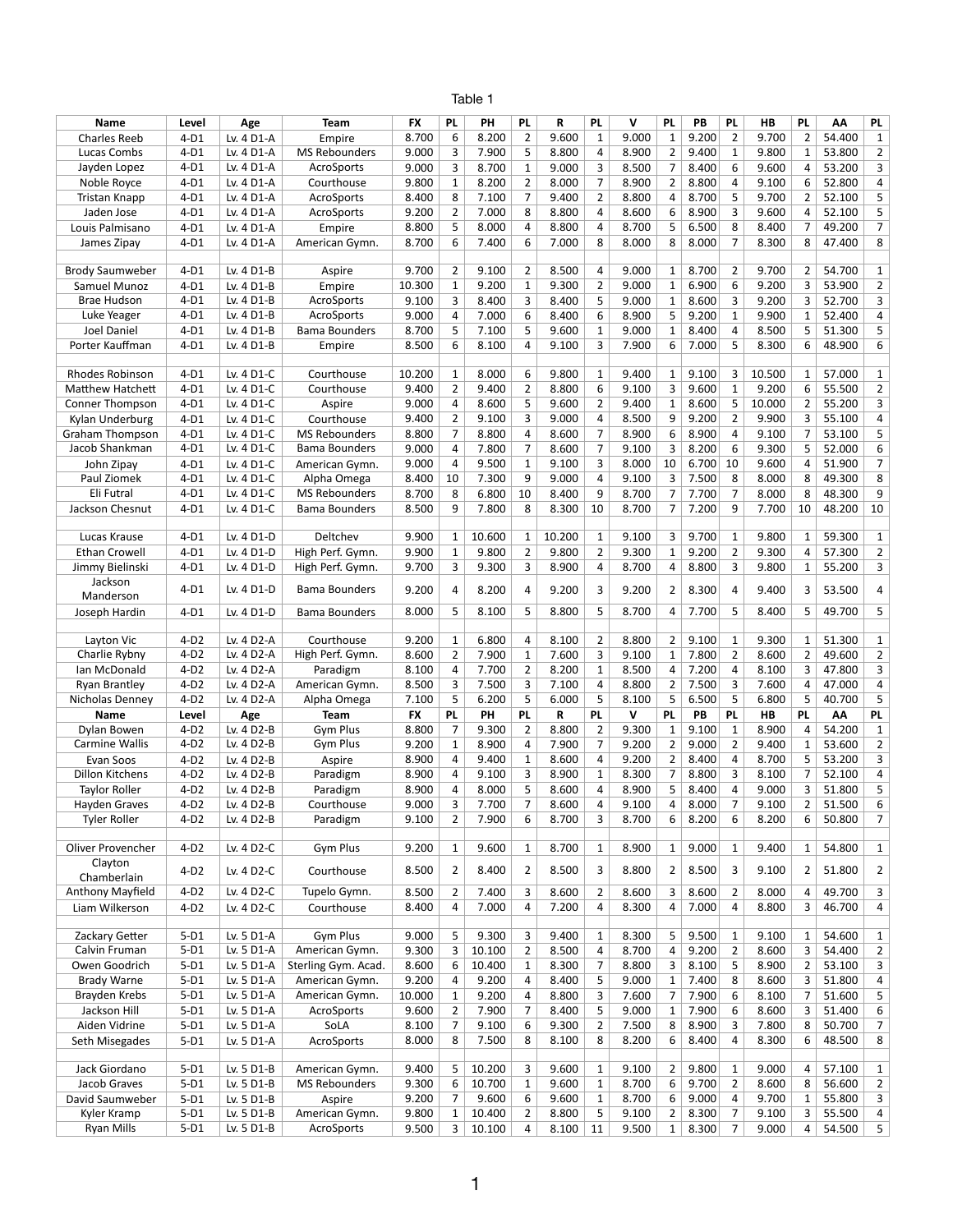| Kirk Lishbrook            | $5-D1$ | Lv. 5 D1-B | Gym Plus             | 8.300     | 11             | 8.900  | 9              | 8.900 | 4              | 8.800        | 5              | 8.400  | 6                      | 9.500  | $\overline{2}$ | 52.800 | 6                       |
|---------------------------|--------|------------|----------------------|-----------|----------------|--------|----------------|-------|----------------|--------------|----------------|--------|------------------------|--------|----------------|--------|-------------------------|
| Connor Prejean            | $5-D1$ | Lv. 5 D1-B | SoLA                 | 9.200     | $\overline{7}$ | 8.400  | 11             | 8.300 | 9              | 8.200        | 11             | 8.100  | 9                      | 8.900  | 6              | 51.100 | $\overline{7}$          |
| Sean Rakowski             | $5-D1$ | Lv. 5 D1-B | Sterling Gym. Acad.  | 8.000     | 12             | 10.000 | 5              | 8.300 | 9              | 8.500        | 9              | 7.900  | 11                     | 8.200  | 9              | 50.900 | 8                       |
| Lennon Reeb               | $5-D1$ | Lv. 5 D1-B | Empire               | 8.000     | 12             | 8.100  | 12             | 8.400 | 8              | 8.300        | 10             | 9.600  | 3                      | 8.100  | 10             | 50.500 | 9                       |
| <b>Harrison Deer</b>      | $5-D1$ | Lv. 5 D1-B | Aspire               | 8.800     | 10             | 9.300  | $\overline{7}$ | 7.000 | 13             | 8.600        | 8              | 8.000  | 10                     | 8.800  | $\overline{7}$ | 50.500 | 9                       |
| Dominic Coraci            | $5-D1$ | Lv. 5 D1-B | American Gymn.       | 9.500     | 3              | 8.900  | 9              | 8.500 | 7              | 7.700        | 13             | 7.000  | 12                     | 8.100  | 10             | 49.700 | 11                      |
| Nathaniel Hickman         | $5-D1$ | Lv. 5 D1-B | AcroSports           | 9.100     | 9              | 7.600  | 13             | 8.600 | 6              | 7.800        | 12             | 8.600  | 5                      | 8.000  | 12             | 49.700 | 11                      |
| Kai Lintott-Clary         | $5-D1$ | Lv. 5 D1-B | Empire               | 9.600     | $\overline{2}$ | 9.100  | 8              | 7.900 | 12             | 9.000        | 4              | 6.700  | 13                     | 7.200  | 13             | 49.500 | 13                      |
| <b>Name</b>               | Level  | Age        | <b>Team</b>          | <b>FX</b> | <b>PL</b>      | PH     | <b>PL</b>      | R     | <b>PL</b>      | V            | <b>PL</b>      | PB     | <b>PL</b>              | H B    | <b>PL</b>      | AA     | <b>PL</b>               |
| Nathan Clubb              | $5-D1$ | Lv. 5 D1-C | High Perf. Gymn.     | 10.400    | $\mathbf{1}$   | 10.500 | $\mathbf{1}$   | 9.500 | 5              | 9.300        | $\overline{2}$ | 9.900  | $\mathbf{1}$           | 9.300  | $\overline{2}$ | 58.900 | $\mathbf{1}$            |
| Thomas Harvey             | $5-D1$ | Lv. 5 D1-C | Courthouse           | 9.600     | 5              | 9.500  | 8              | 8.000 | 10             | 8.800        | $\overline{4}$ | 8.900  | $\overline{2}$         | 9.800  | 1              | 54.600 | $\overline{2}$          |
| <b>Sebastian Sessions</b> | $5-D1$ | Lv. 5 D1-C | AcroSports           | 9.700     | 3              | 10.400 | $\overline{2}$ | 9.800 | 3              | 8.000        | 10             | 8.800  | 3                      | 7.800  | 10             | 54.500 | $\overline{3}$          |
| Alex Wampuszyc            | $5-D1$ | Lv. 5 D1-C | American Gymn.       | 8.600     | 9              | 9.700  | 5              | 9.900 | $\mathbf{1}$   | 8.800        | 4              | 8.700  | 4                      | 8.700  | 3              | 54.400 | 4                       |
| Samuel Schlafer           | $5-D1$ | Lv. 5 D1-C | Empire               | 9.200     | $\overline{7}$ | 9.700  | 5              | 8.800 | 6              | 9.400        | $\mathbf{1}$   | 8.000  | $\overline{7}$         | 8.400  | 6              | 53.500 | 5                       |
| <b>Hunter Faust</b>       | $5-D1$ | Lv. 5 D1-C | Empire               | 9.900     | $\overline{2}$ | 10.300 | 3              | 8.100 | 9              | 8.900        | 3              | 7.400  | 12                     | 8.200  | 9              | 52.800 | 6                       |
| <b>George Stevens</b>     | $5-D1$ | Lv. 5 D1-C | <b>Bama Bounders</b> | 9.700     | 3              | 9.000  | 11             | 8.400 | 8              | 8.800        | 4              | 8.000  | 7                      | 8.700  | 3              | 52.600 | 7 <sup>1</sup>          |
| <b>Connor Clark</b>       | $5-D1$ | Lv. 5 D1-C | Aspire               | 7.600     | 11             | 10.200 | 4              | 9.600 | 4              | 8.700        | $\overline{7}$ | 8.100  | 6                      | 8.300  | 8              | 52.500 | 8                       |
| Avery Anderson            | $5-D1$ | Lv. 5 D1-C | Empire               | 8.700     | 8              | 9.400  | 9              | 9.900 | $\mathbf{1}$   | 7.600        | 11             | 8.000  | 7                      | 8.600  | 5              | 52.200 | $\boldsymbol{9}$        |
| Ryan Prowse               | $5-D1$ | Lv. 5 D1-C | American Gymn.       | 9.600     | 5              | 9.400  | 9              | 7.600 | 11             | 8.500        | 8              | 7.600  | 11                     | 8.400  | 6              | 51.100 | 10                      |
| <b>Garrison Futral</b>    | $5-D1$ | Lv. 5 D1-C | <b>MS Rebounders</b> | 8.300     | 10             | 9.700  | 5              | 8.700 | 7              | 8.300        | 9              | 8.400  | 5                      | 7.600  | 11             | 51.000 | 11                      |
| Maximillian<br>Sessions   | $5-D1$ | Lv. 5 D1-C | AcroSports           | 7.000     | 12             | 8.600  | 12             | 7.100 | 12             | 7.400        | 12             | 7.700  | 10                     | 7.500  | 12             | 45.300 | 12                      |
|                           |        |            |                      |           |                |        |                |       |                |              |                |        |                        |        |                |        |                         |
| <b>Ross Clifton</b>       | $5-D1$ | Lv. 5 D1-D | Gym Plus             | 8.500     | 4              | 9.400  | 3              | 9.600 | $\overline{2}$ | 9.400        | $\mathbf{1}$   | 9.600  | $\mathbf{1}$           | 9.800  | $\mathbf{1}$   | 56.300 | $\mathbf{1}$            |
| Nathan Salcedo            | $5-D1$ | Lv. 5 D1-D | Deltchev             | 9.900     | $\mathbf{1}$   | 10.300 | $\mathbf{1}$   | 9.500 | 3              | 8.700        | 3              | 8.500  | 3                      | 9.000  | 3              | 55.900 | $\overline{2}$          |
| James Thiels              | $5-D1$ | Lv. 5 D1-D | Paradigm             | 9.700     | $\overline{2}$ | 9.200  | 4              | 9.900 | $\mathbf{1}$   | 8.500        | 4              | 8.800  | $\overline{2}$         | 9.200  | 2              | 55.300 | $\overline{3}$          |
| Kyle Leonard              | $5-D1$ | Lv. 5 D1-D | <b>MS Rebounders</b> | 9.300     | 3              | 8.700  | 5              | 7.500 | 5              | 9.100        | $\overline{2}$ | 7.500  | 5                      | 8.500  | 4              | 50.600 | $\overline{\mathbf{4}}$ |
| Maxwell Gautreau          | $5-D1$ | Lv. 5 D1-D | SoLA                 | 0.000     | 5              | 9.700  | $\overline{2}$ | 7.600 | 4              | 8.500        | 4              | 7.800  | 4                      | 6.600  | 5              | 40.200 | 5                       |
|                           |        |            |                      |           |                |        |                |       |                |              |                |        |                        |        |                |        |                         |
| Orrin Scarborough         | $5-D2$ | Lv. 5 D2-A | Gym Plus             | 8.800     | $\overline{2}$ | 8.800  | $\mathbf{1}$   | 8.300 | $\overline{2}$ | 8.600        | $\mathbf{1}$   | 8.100  | $\overline{2}$         | 9.000  | $\mathbf{1}$   | 51.600 | $\mathbf{1}$            |
| Case Hopkins              | $5-D2$ | Lv. 5 D2-A | Courthouse           | 8.900     | 1              | 7.900  | 4              | 7.500 | 3              | 8.500        | $\overline{2}$ | 8.500  | $\mathbf{1}$           | 8.600  | 2              | 49.900 | $\overline{2}$          |
| James Bentley             | $5-D2$ | Lv. 5 D2-A | Courthouse           | 7.200     | 4              | 8.700  | $\overline{2}$ | 8.600 | $\mathbf{1}$   | 8.500        | $\overline{2}$ | 7.800  | 3                      | 7.700  | 3              | 48.500 | $\overline{3}$          |
| Owen Bordelon             | $5-D2$ | Lv. 5 D2-A | SoLA                 | 7.600     | 3              | 8.200  | 3              | 7.500 | 3              | 7.800        | 4              | 6.900  | $\boldsymbol{\Lambda}$ | 7.500  | 4              | 45.500 | $\overline{4}$          |
| <b>Isaac Grabner</b>      | $5-D2$ | Lv. 5 D2-B | Gym Plus             | 8.500     | 4              | 9.000  | $\mathbf{1}$   | 8.000 | $\overline{2}$ | 9.000        | $\mathbf{1}$   | 8.300  | $\mathbf{1}$           | 7.500  | 5              | 50.300 | $\mathbf{1}$            |
| Dominic Carollo           | $5-D2$ | Lv. 5 D2-B | Empire               | 8.600     | 1              | 8.000  | 5              | 8.300 | 1              | 8.700        | 4              | 7.800  | 3                      | 8.600  | 1              | 50.000 | $\overline{2}$          |
| Patrick Lippiatt          | $5-D2$ | Lv. 5 D2-B | Courthouse           | 8.600     | $\overline{2}$ | 8.800  | $\overline{2}$ | 7.200 | $\overline{7}$ | 8.700        | 4              | 7.800  | 3                      | 8.300  | 3              | 49.400 | $\overline{3}$          |
| Peyton Mills              | $5-D2$ | Lv. 5 D2-B | Courthouse           | 7.800     | $\mathbf{1}$   | 7.800  | 6              | 8.000 | $\overline{2}$ | 9.000        | $\mathbf{1}$   | 7.700  | 5                      | 8.300  | 3              | 48.600 | $\overline{\mathbf{4}}$ |
| Mathew Hebert             | $5-D2$ | Lv. 5 D2-B | SoLA                 | 8.100     | 5              | 8.400  | $\overline{4}$ | 7.500 | 5              | 8.000        | $\overline{7}$ | 8.000  | $\overline{2}$         | 8.400  | 2              | 48.400 | 5                       |
| Caleb Buhler              | $5-D2$ | Lv. 5 D2-B | Empire               | 8.600     | $\mathbf{1}$   | 4.500  | $\overline{7}$ | 7.300 | 6              | 8.900        | 3              | 6.500  | 7                      | 7.100  | 7              | 42.900 | 6                       |
| <b>Braxton Guillet</b>    | $5-D2$ | Lv. 5 D2-B | SoLA                 | 0.000     | 7              | 8.500  | 3              | 7.900 | 4              | 8.600        | 6              | 6.900  | 6                      | 7.200  | 6              | 39.100 | 7 <sup>1</sup>          |
| Santiago Rios             | $6-D1$ | Lv. 6 D1-A | American Gymn.       | 8.100     | $\overline{2}$ | 9.200  | $\mathbf{1}$   | 6.500 | $\overline{2}$ | 8.700        | $\mathbf{1}$   | 7.700  | $\overline{2}$         | 8.300  | $\overline{2}$ | 48.500 | $\mathbf{1}$            |
| William Wilson            | $6-D1$ | Lv. 6 D1-A | AcroSports           | 9.200     | $\mathbf{1}$   | 4.400  | 2              | 8.300 | $\mathbf{1}$   | 7.900        | $\overline{2}$ | 8.400  | $\mathbf{1}$           | 8.700  | $\mathbf 1$    | 46.900 | $\overline{2}$          |
|                           |        |            |                      |           |                |        |                |       |                |              |                |        |                        |        |                |        |                         |
| <b>Name</b>               | Level  | Age        | <b>Team</b>          | <b>FX</b> | <b>PL</b>      | PH     | <b>PL</b>      | R     | <b>PL</b>      | $\mathsf{v}$ | <b>PL</b>      | PB     | <b>PL</b>              | HB     | <b>PL</b>      | AA     | <b>PL</b>               |
| Owen Kos                  | $6-D1$ | Lv. 6 D1-B | Deltchev             | 10.700    | 1              | 10.500 | 1              | 9.900 | 1              | 9.100        | 3              | 9.500  | 3                      | 10.200 | 1              | 59.900 | $\mathbf{1}$            |
| Jacob Rauch               | $6-D1$ | Lv. 6 D1-B | Deltchev             | 9.000     | 6              | 10.400 | $\overline{2}$ | 9.500 | $\overline{2}$ | 9.000        | 5              | 10.10  | $\overline{2}$         | 9.100  | 4              | 57.100 | $\overline{2}$          |
| <b>Greg Listner</b>       | $6-D1$ | Lv. 6 D1-B | High Perf. Gymn.     | 9.100     | 5              | 9.800  | 4              | 8.900 | 3              | 8.700        | 8              | 10.200 | $\mathbf{1}$           | 9.400  | 3              | 56.100 | $\mathbf{3}$            |
| Carter Pfeffer            | $6-D1$ | Lv. 6 D1-B | Gymn. Energy         | 9.800     | 3              | 10.400 | $\overline{2}$ | 8.900 | 3              | 9.400        | $\mathbf{1}$   | 8.300  | 7                      | 9.100  | 4              | 55.900 | $\pmb{4}$               |
| Wiatt Horridge            | $6-D1$ | Lv. 6 D1-B | <b>Gym Unlimited</b> | 9.600     | 4              | 8.300  | $\overline{7}$ | 8.600 | 5              | 8.700        | 8              | 8.500  | 6                      | 9.600  | 2              | 53.300 | 5                       |
| <b>Ryley Tran</b>         | $6-D1$ | Lv. 6 D1-B | AcroSports           | 8.700     | $\overline{7}$ | 8.200  | 8              | 8.200 | 6              | 9.100        | 3              | 9.400  | 4                      | 8.400  | 8              | 52.000 | 6                       |
| <b>Grayson Wells</b>      | $6-D1$ | Lv. 6 D1-B | AcroSports           | 6.800     | 10             | 9.400  | 5              | 7.600 | 8              | 9.200        | $\overline{2}$ | 8.200  | 8                      | 8.500  | 7              | 49.700 | $\overline{7}$          |
| <b>Blake Stroud</b>       | $6-D1$ | Lv. 6 D1-B | Alpha Omega          | 10.300    | $\overline{2}$ | 4.000  | 10             | 8.000 | 7              | 8.700        | 8              | 8.000  | 9                      | 8.700  | 6              | 47.700 | 8                       |
| Braden Mann               | $6-D1$ | Lv. 6 D1-B | <b>MS Rebounders</b> | 8.300     | 8              | 9.200  | 6              | 6.400 | 10             | 8.800        | 7              | 8.600  | 5                      | 6.000  | 10             | 47.300 | $\boldsymbol{9}$        |
| Justin Zarlinski          | $6-D1$ | Lv. 6 D1-B | American Gymn.       | 7.000     | 9              | 7.800  | 9              | 6.800 | 9              | 9.000        | 5              | 8.000  | 9                      | 8.400  | 8              | 47.000 | 10                      |
| Andrew Langman            | $6-D1$ | Lv. 6 D1-C | High Perf. Gymn.     | 9.100     | $\overline{2}$ | 10.800 | $\mathbf{1}$   | 9.400 | 1              | 9.200        | 3              | 10.50  | $\mathbf{1}$           | 9.700  | 1              | 58.700 | $\mathbf{1}$            |
| Aidan Kirby               | $6-D1$ | Lv. 6 D1-C | High Perf. Gymn.     | 8.200     | 4              | 7.800  | 4              | 8.600 | $\overline{2}$ | 8.200        | 5              | 9.500  | $\overline{2}$         | 8.700  | 2              | 51.000 | $\overline{2}$          |
| Isac Tamborella           | $6-D1$ | Lv. 6 D1-C | Empire               | 9.100     | $\overline{2}$ | 7.700  | 5              | 7.400 | 4              | 9.300        | $\mathbf{1}$   | 8.800  | 3                      | 8.300  | 3              | 50.600 | $\mathbf{3}$            |
| Warren Denefield          | $6-D1$ | Lv. 6 D1-C | AcroSports           | 9.300     | $\mathbf{1}$   | 7.900  | 3              | 7.000 | 5              | 9.300        | 1              | 8.500  | 5                      | 7.900  | 5              | 49.900 | $\overline{\mathbf{4}}$ |
| Mikey McGagh              | $6-D1$ | Lv. 6 D1-C | AcroSports           | 6.800     | 5              | 8.000  | $\overline{2}$ | 7.800 | 3              | 8.400        | 4              | 8.600  | 4                      | 8.200  | 4              | 47.800 | 5                       |
| Michael Breaux            | $6-D2$ | Lvl. 6-D2  | Empire               | 8.400     | $\overline{2}$ | 9.000  | $\mathbf{1}$   | 7.500 | $\mathbf{1}$   | 8.100        | $\overline{2}$ | 8.300  | $\mathbf{1}$           | 8.400  | 2              | 49.700 | $\mathbf{1}$            |
| David Trenka              | $6-D2$ | Lvl. 6-D2  | Paradigm             | 8.500     |                | 8.300  |                | 7.100 | $\overline{2}$ | 8.300        |                | 7.600  | $\overline{2}$         | 8.500  |                | 48.300 | $\overline{2}$          |
|                           |        |            |                      |           | $\mathbf{1}$   |        | 2              |       |                |              | $\mathbf{1}$   |        |                        |        | 1              |        |                         |
| Vann Thomas               | $7-D1$ | Lv. 7 D1-A | Gym Plus             | 10.400    | 1              | 7.700  | 3              | 8.600 | $\overline{2}$ | 8.900        | $\mathbf{1}$   | 8.400  | $\mathbf{1}$           | 8.400  | 1              | 52.400 | $\mathbf{1}$            |
| Dane Lezotte              | $7-D1$ | Lv. 7 D1-A | American Gymn.       | 10.000    | $\overline{2}$ | 8.800  | $\overline{2}$ | 9.100 | 1              | 8.400        | 3              | 8.100  | $\overline{2}$         | 7.800  | 3              | 52.200 | 2                       |
| Kaleb Trombley            | $7-D1$ | Lv. 7 D1-A | Empire               | 9.800     | 3              | 9.200  | $\mathbf{1}$   | 8.100 | 3              | 8.900        | $\mathbf{1}$   | 6.200  | $\overline{4}$         | 8.400  | 1              | 50.600 | $\mathbf{3}$            |
| Troy Richard              | $7-D1$ | Lv. 7 D1-A | American Gymn.       | 8.500     | 4              | 7.400  | 4              | 7.700 | 4              | 7.500        | 4              | 7.500  | 3                      | 2.700  | 4              | 41.300 | 4                       |
|                           |        |            |                      |           |                |        |                |       |                |              |                |        |                        |        |                |        |                         |